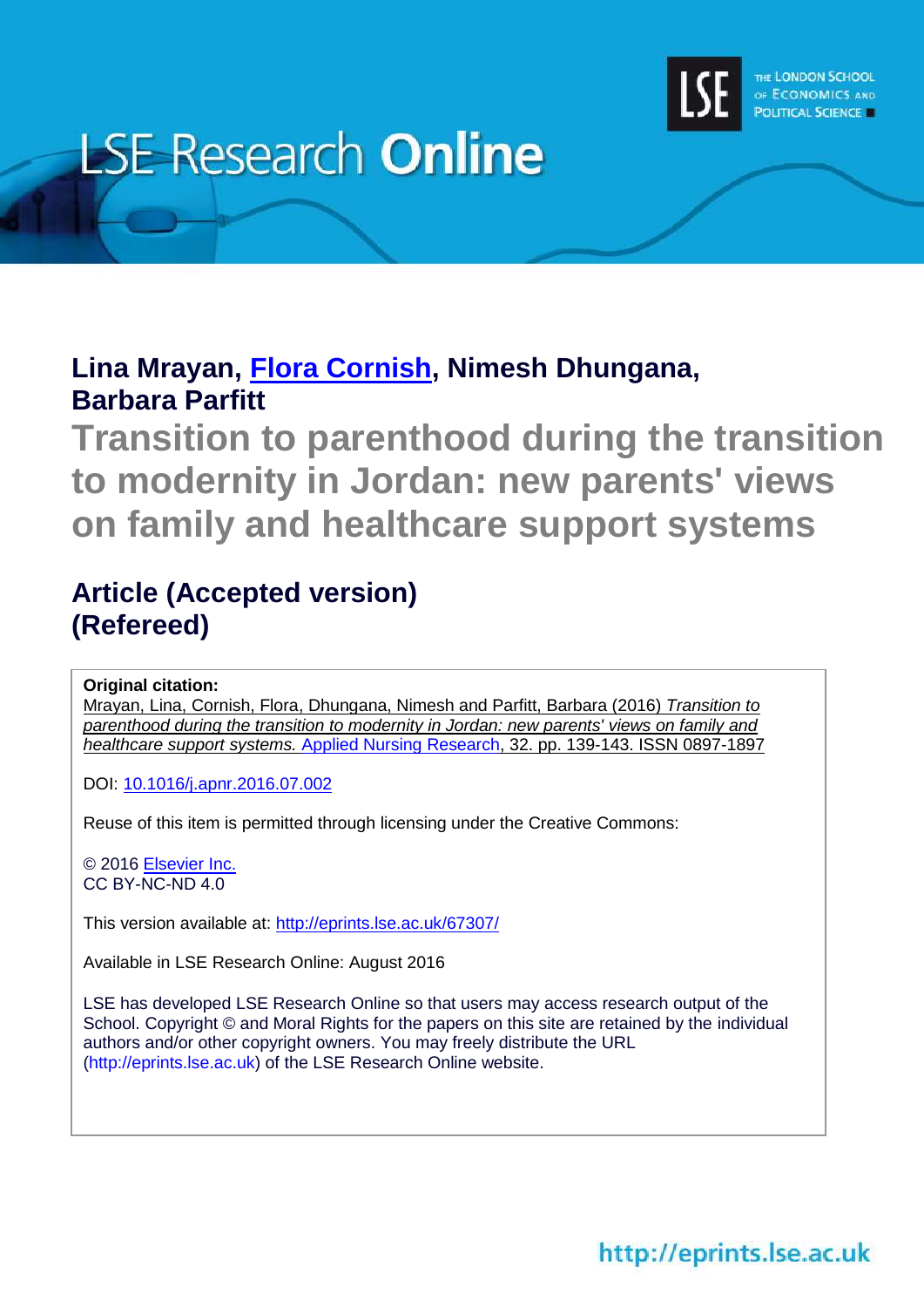### -- -

Transition to parenthood during the transition to modernity in Jordan: New parents' views on family and healthcare support systems

Lina Mrayan RN, RM, MSN, PhD, Flora Cornish Msc, PhD, Nimesh Dhungana, Barbara Parfitt CBE, PhD, RN, RM

| PII:       | S0897-1897(16)30053-2           |
|------------|---------------------------------|
| DOI:       | doi: 10.1016/j.apnr.2016.07.002 |
| Reference: | YAPNR 50810                     |

To appear in: *Applied Nursing Research*

Received date: 22 August 2015 Revised date: 1 July 2016 Accepted date: 5 July 2016



Please cite this article as: Mrayan, L., Cornish, F., Dhungana, N. & Parfitt, B., Transition to parenthood during the transition to modernity in Jordan: New parents' views on family and healthcare support systems, *Applied Nursing Research* (2016), doi: [10.1016/j.apnr.2016.07.002](http://dx.doi.org/10.1016/j.apnr.2016.07.002)

This is a PDF file of an unedited manuscript that has been accepted for publication. As a service to our customers we are providing this early version of the manuscript. The manuscript will undergo copyediting, typesetting, and review of the resulting proof before it is published in its final form. Please note that during the production process errors may be discovered which could affect the content, and all legal disclaimers that apply to the journal pertain.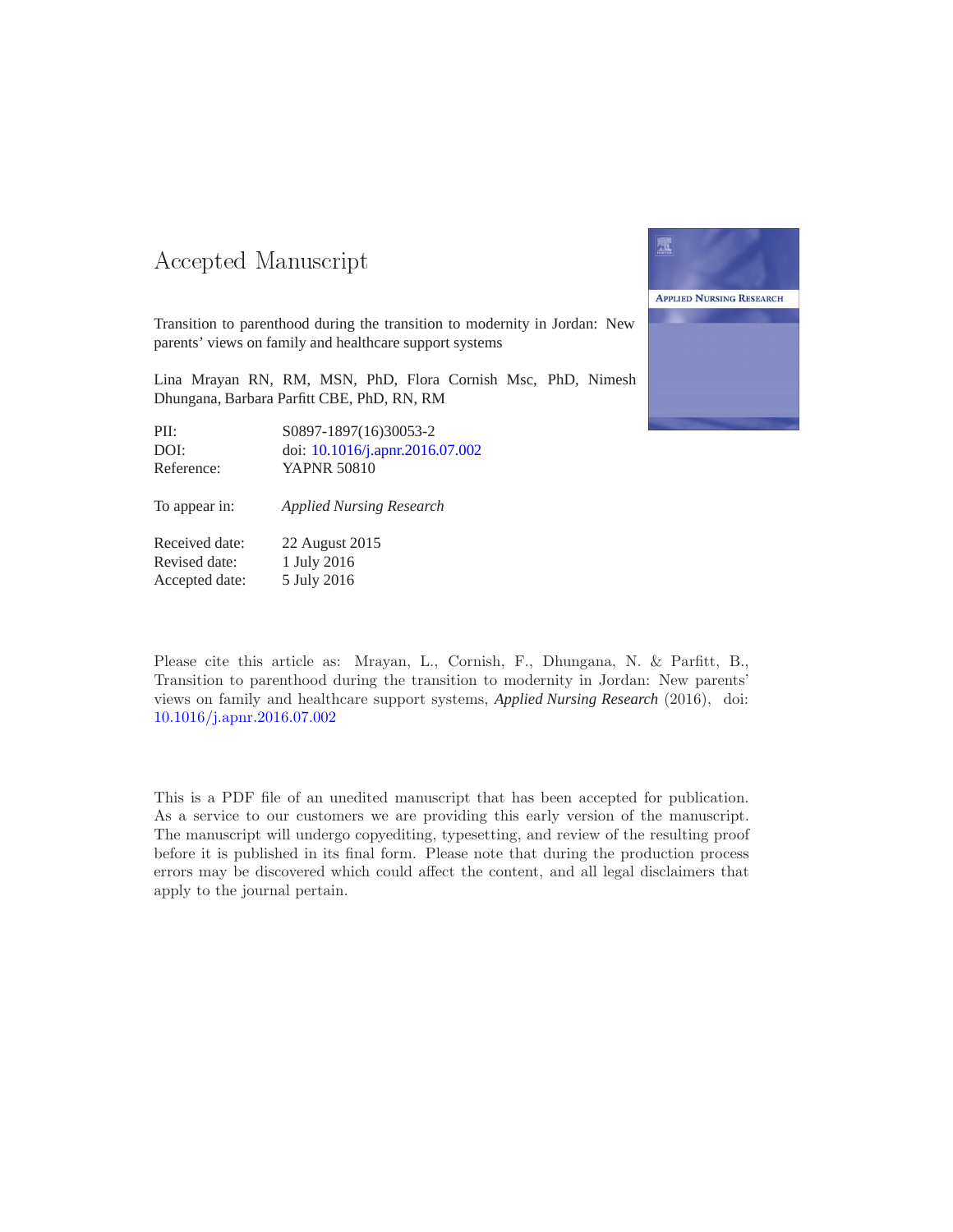### **Transition to parenthood during the transition to modernity in Jordan: New parents' views on family and healthcare support systems**

### **1. Dr. Lina Mrayan,** RN, RM, MSN, PhD

Author Affiliation: Hashemite University Faculty of Nursing Hashemite University P.O. Box 330127, Zarqa 13133, Jordan Fax (University): 962-5-3826613 Fax (School): 962-5-3903337 Tel no: Tel (work): 962-5-3903333, Ext. 5516 E-mail address: lina285@gmail.com

### **2. Dr. Flora Cornish,** Msc, PhD

ion: Hashemite University<br>ing Hashemite University<br>7, Zarqa 13133,<br>202-5-3903337<br>7xk: 962-5-3903333<br>7xk: 962-5-3903333<br>1xk: 962-5-3903333, Ext. 5516<br>lina285@gmail.com<br>**prnish**, Msc, PhD<br>**prnish**, Msc, PhD<br>**complements** & P Author Affiliation: London School of Economics & Political Science Department of Methodology London School of Economics & Political Science Hougton St London WC2A 2AE UK Email: f.cornish@lse.ac.uk

Tel: +44 (0)207955 6792

### **3. Nimesh Dhungana**

Department of Methodology London School of Economics and Political Science Hougton St London WC2A 2AE UK Email: N.Dhungana@lse.ac.uk

### **4. Emeritus Professor Barbara Parfitt CBE PhD RN RM**

Founding Principal Grameen Caledonian College of Nursing 11A Kirkintilloch Road Lenzie East Dunbartonshire Glasgow G66 4RW UK Mobile +44 (0)7582482284 Home +44 (0) 141 776 0543 Business email: Barbara.Parfitt@gcu.ac.uk Personal email: babsparfitt@hotmail.co.uk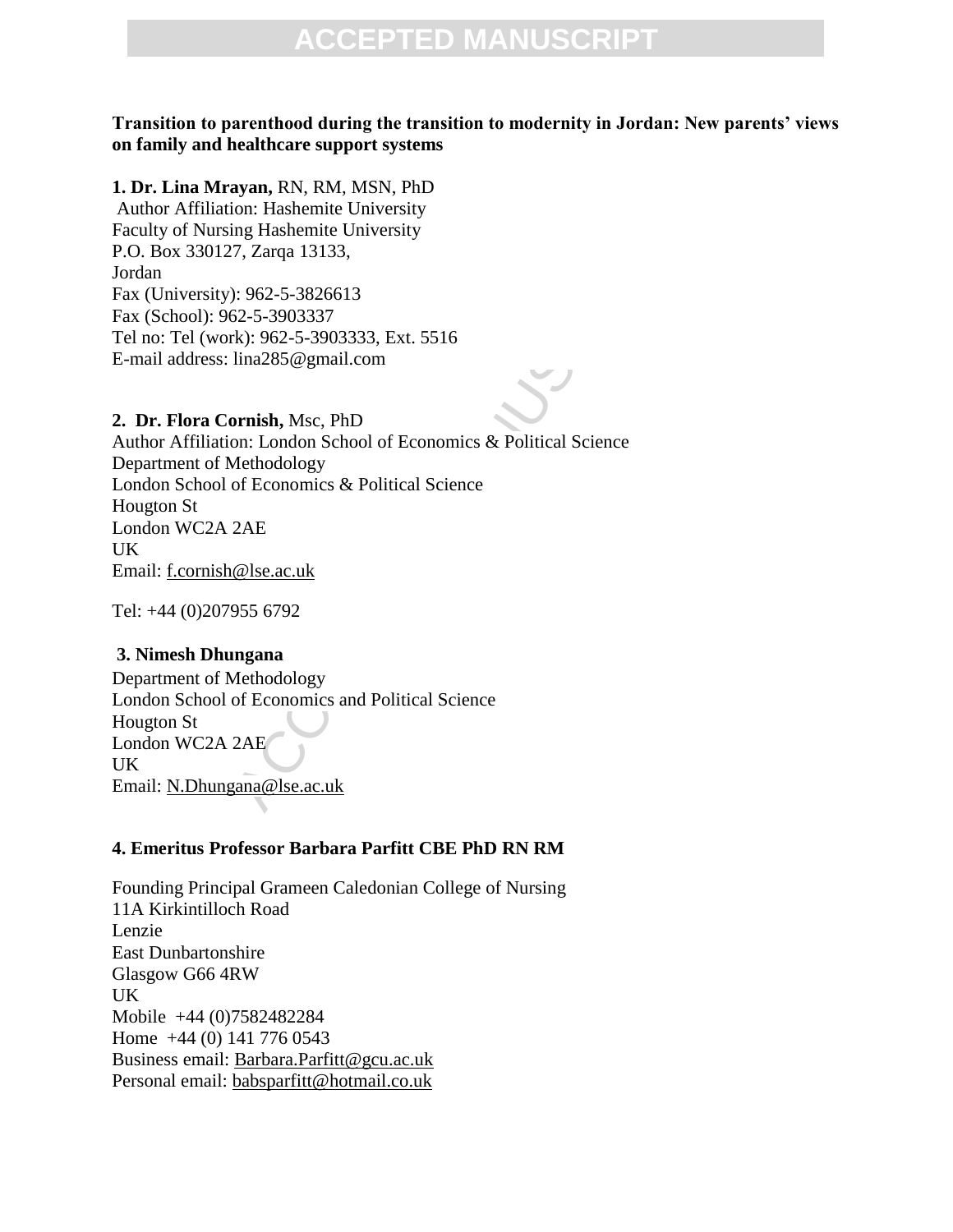#### **BACKGROUND:**

tion of material, emotional or psychosocial support (Mbckenga, Chreature from the exerge, Pembe, Christensson, Darj, & Olsson, 2011). Literature from propror as an essential component for strengthening positive outcome sit Family support is often assumed to be of benefit to new parents in terms of its potential to offer one or a combination of material, emotional or psychosocial support (Mbekenga, Christensson, Lugina, & Olsson, 2010; Mbekenga, Pembe, Christensson, Darj, & Olsson, 2011). Literature from various nations suggests social support as an essential component for strengthening positive outcomes to families experiencing transitional life events, such as childbearing and child rearing (Habel, Feeley, Hayton, Bell, & Zelkowitz, 2015; Hamelin-Brabant et al., 2015; Mbekenga et al., 2010; Mbekenga et al., 2011; McLeish & Redshaw, 2015). The case is not very different in Jordan, with maternal health studies and policies often assuming family support to be of benefit to women during labour, birth and postpartum (Khresheh, 2009, 2010; Khresheh & Barclay, 2009; Oweis, Gharaibeh, Maaitah, Gharaibeh, & Obeisat, 2012; Shaban, Hatamleh, Khresheh, & Homer, 2011; Yehia, Callister, & Hamdan-Mansour, 2012).

All Jordanian studies concerned with reproductive health confirm that Jordanian women receive family support when they go home and they were happy with this support (Khresheh, 2009, 2010; Khresheh & Barclay, 2009; Oweis et al., 2012; Shaban et al., 2011; Yehia et al., 2012). However, research on this topic in other Asian countries present a mixed picture. Despite the presence of postpartum support structures within Asian cultures, the reported prevalence of postpartum depression (PPD) rates is similar to those found in other cultures (Posmontier & Horowitz, 2004). The literature review in this area is noted that social support offered in traditional cultures may not always be beneficial to the emotional well-being of new mothers, especially if mothers view such 'support' as intrusive. Matthey et al. (2002) found that 18% of Chinese immigrant mothers in Australia felt ambivalent about traditional practices provided for them in the postpartum period and that the reason they followed such practices was just to please their in-laws (Matthey et al., 2002). The empirical research regarding the relationship between family support and its outcomes on young parents' experiences of parenthood, however, remains scanty.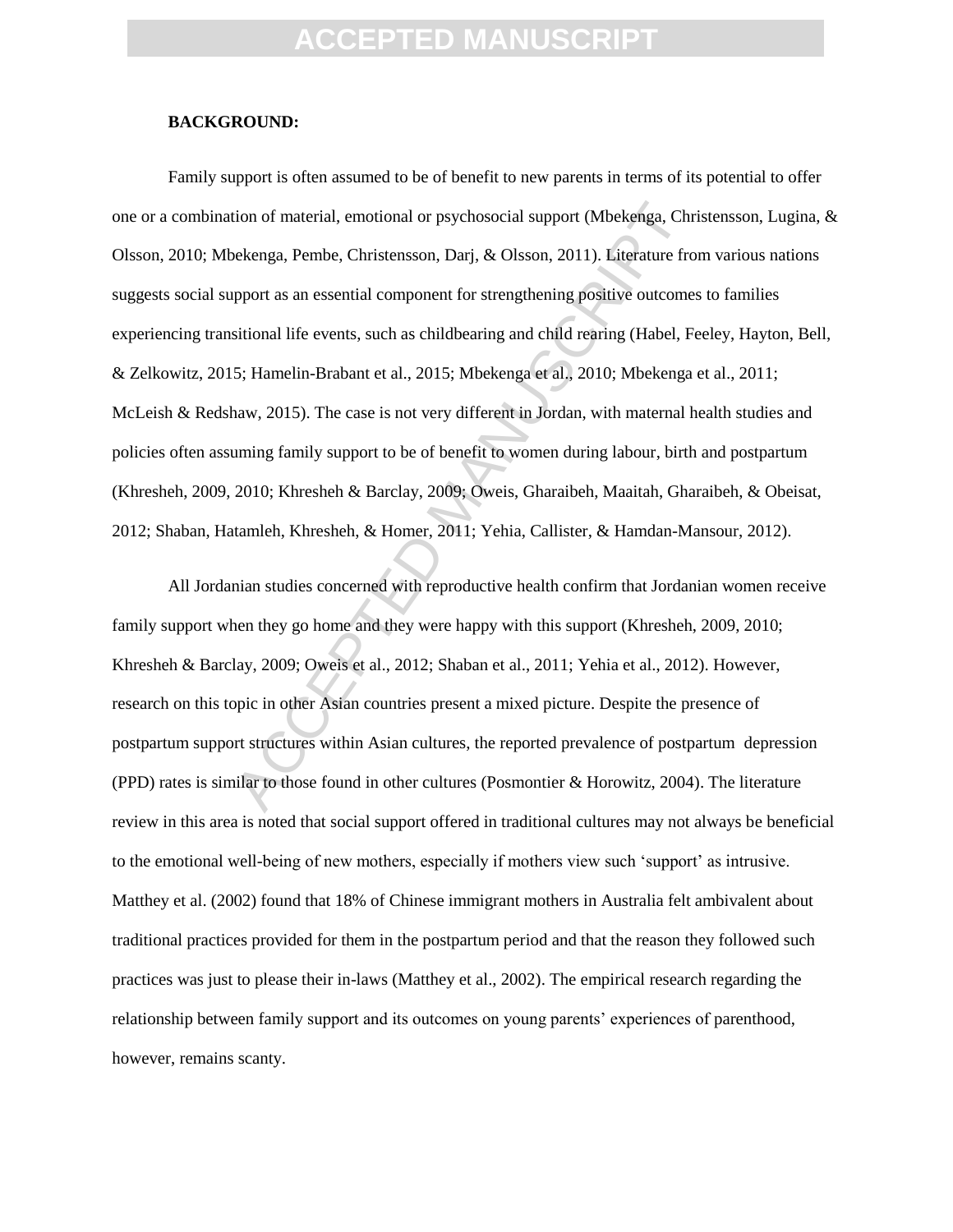### **CCEPTED MANUS**

#### **METHODS**:

**Ithcare support systems** during the early period of parenthood<br>
o-pronged objectives of advancing research on this topic, as w<br>
grammes targeted to improve young parents' experiences of pa<br>
the study were recruited based The primary purpose of this research was to explore key issues in new parents' **views on family and healthcare support systems** during the early period of parenthood. The study aimed at attaining a two-pronged objectives of advancing research on this topic, as well as informing policies and programmes targeted to improve young parents' experiences of parenthood. The participants for the study were recruited based on pre-defined criteria.

#### **Ethical consideration:**

The research proposal received ethical approval from both the university Ethics Committee, and the Research Ethics Committee of the Ministry of Health in Jordan.

#### **Data collection:**

Parents were invited to participate in the study by the Health Centre staff. Sixty semi-structured, in-depth interviews were conducted with participants who met the research criteria. All interviews were conducted using Arabic language at the Health Centre or at a place of their choice.

The interview questions were open-ended, providing participants the opportunity to explain their views, feelings or experiences across a wide range of topics. For example, parents were asked, "Can you tell me how the support you received from your family either helped or challenged your experience of the transition to parenthood?" This question produced very rich data about participants' feelings and experiences, as either recipient or provider of family support, allowing us to juxtapose such experiences across a wide range of topics.

#### **Analysis:**

The interviews were transcribed verbatim by the primary investigator. The transcriptions were compared to the recordings in Arabic and the participants received copies of their interview transcripts to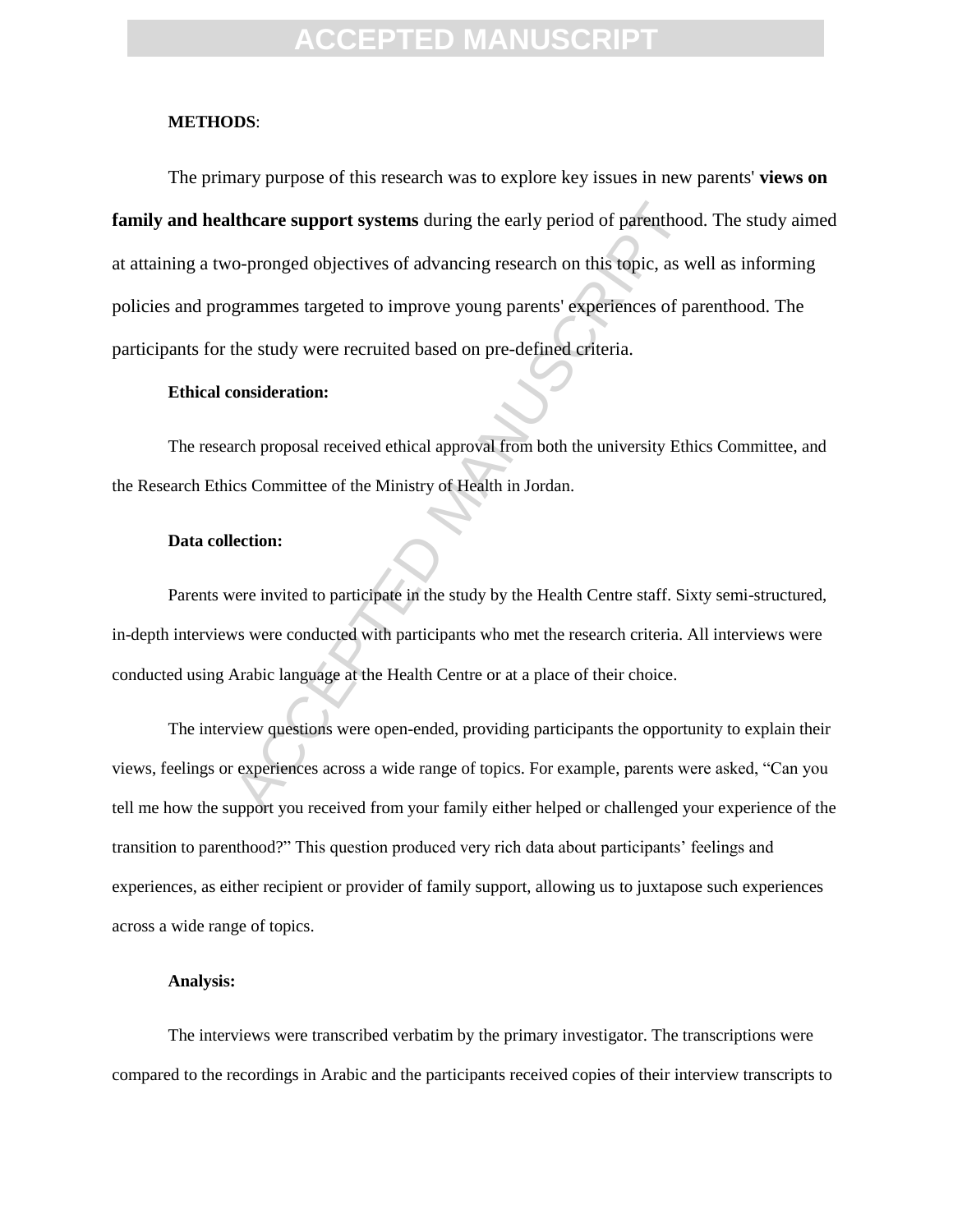Lune, 2011) was used to analyse the data. TCAT reveals the themat<br>pts by identifying common themes in the texts to conduct further an<br>asis was to gain in-depth information from the parents regarding the<br>nthood. To ensure t ensure the accuracy of the transcripts. The participants were assured that they could contact the researchers to clarify any issues they believed important. A manual Thematic Content Analysis Tool (TCAT) (Berg & Lune, 2011) was used to analyse the data. TCAT reveals the thematic content of interview transcripts by identifying common themes in the texts to conduct further analysis (Anderson, 2007). Our emphasis was to gain in-depth information from the parents regarding their experience of the transition to parenthood. To ensure the accuracy of the analysis, separate analysis by co-researchers were done. Data were coded, recorded and sorted into meaningful components. As analysis continued, major themes were identified. Related themes were paired with each other and whenever the new theme appeared, previous transcripts were reread to determine if that theme was identified in previous interviews.

#### **RESULTS:**

#### **Socio-demographic characteristics**

Sixty participants gave their consent and were interviewed either in the health centre or in a place of their choice. Sixteen young women (80%) had only school education while fourteen young men (70%) had university degrees. Most of the young women (75%) were housewives, while all men are employed (Table 1).

### **Table 1: Study Sample Characteristics**

The key theme, "it's too much" emerged from interviews as a theme to describe the nature of family support experienced by young Jordanian couples during the early years of marriage, leading up to pregnancy, and after the arrival of a baby. This is in contrast to the popular belief that family support is welcomed by new parents, the participants in our study complained of receiving "too much" support against their preferences and needs. The "too much" here represents the new parents' experience of having to adhere to information and practices imposed by family members, which constrains their ability towards healthy and fulfilling marital and parental experience.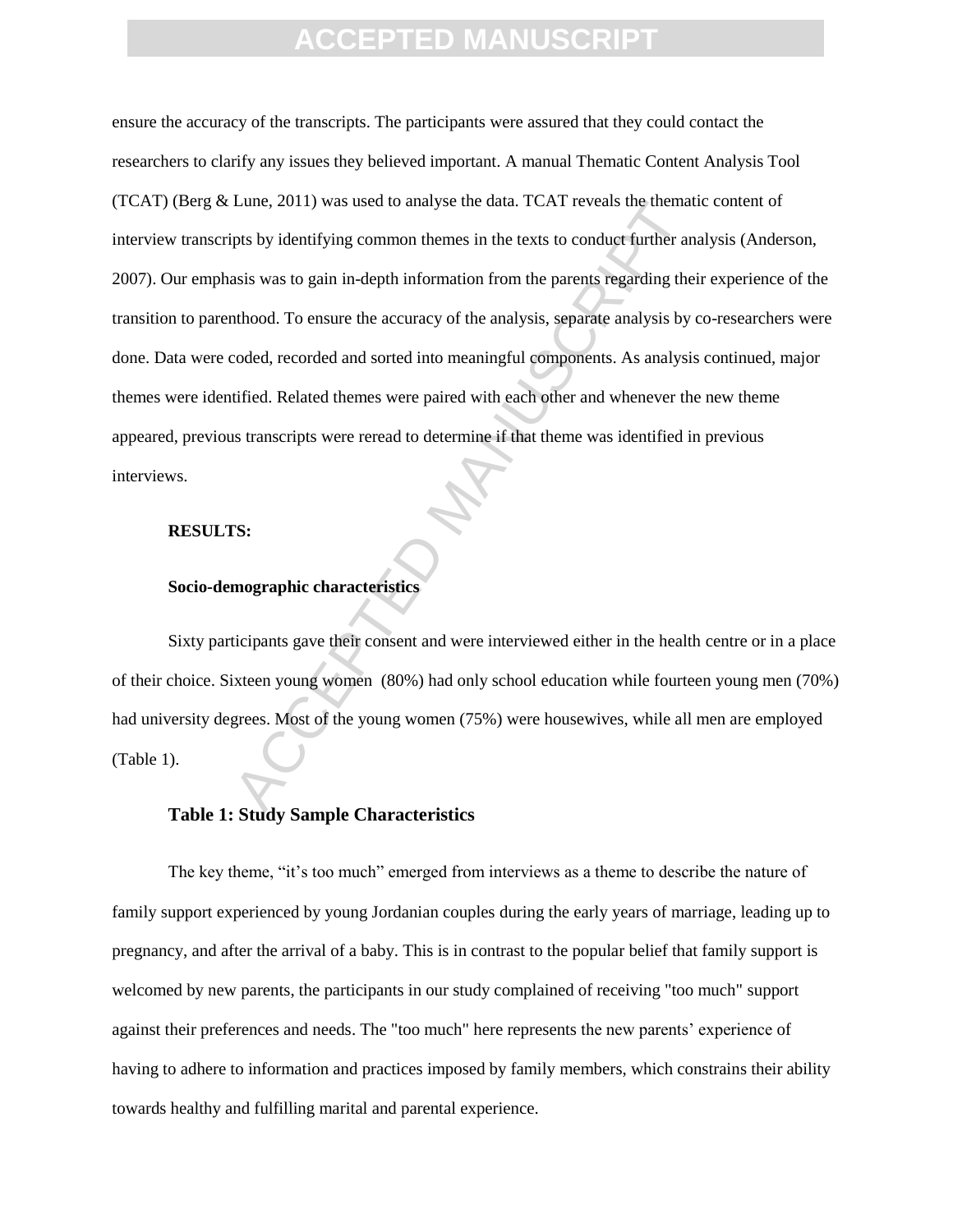Three major subthemes emerged from the study to describe the nature of support received by new parents. The findings are discussed below and hold particular relevance when viewed in a context of rapidly transitioning or modernising nature of Jordanian society.

### *i.* **Pressure from too much traditional information, and practices**

New parents feel burdened by traditional views that demand the bearing of a child immediately following marriage. Such pressures manifested in new forms and continued throughout pregnancy and after the birth of the baby, particularly if the first baby was a female. The new parents considered such views as highly constraining to their well-being.

*"I had a baby girl, my mother in-law keeps on asking me to get pregnant again because they want a baby boy... she puts me and my husband under stress ".* 

many or modernising nature or Jordanian society.<br> **Pressure from too much traditional information, and**<br>
tends feel burdened by traditional views that demand the bearing of a<br>
ge. Such pressures manifested in new forms and Parents in the sample experienced a strong feeling of ambivalence during and after pregnancy. For the mothers, such ambivalence reflect feelings of happiness and pride at being able to conceive, while at the same time created feelings of worry and fears relating to lack of self-confidence to cope with the process of pregnancy and parenthood. The positive feelings mainly relate to the happiness expressed by extended families regarding pregnancy. One of the mothers explained that her husband and his family were happy about her pregnancy, but they ignored her feelings of fear and excitement.

*"My husband and the family were very happy… Yes, all of them were happy… But no one noticed that I wasn't happy... I feel that am still young... I can't give a good care for my baby".* 

Newly married couples faced pressure from the family and friends who assumed that marriage should be immediately followed by pregnancy. They were torn between these pressures and their own wishes to know one another more.

*"In Jordan, if a newly married couple fails to conceive after 5 to 6 months, the couple's families would talk to them in an unpleasant manner about reasons for not yet being pregnant".*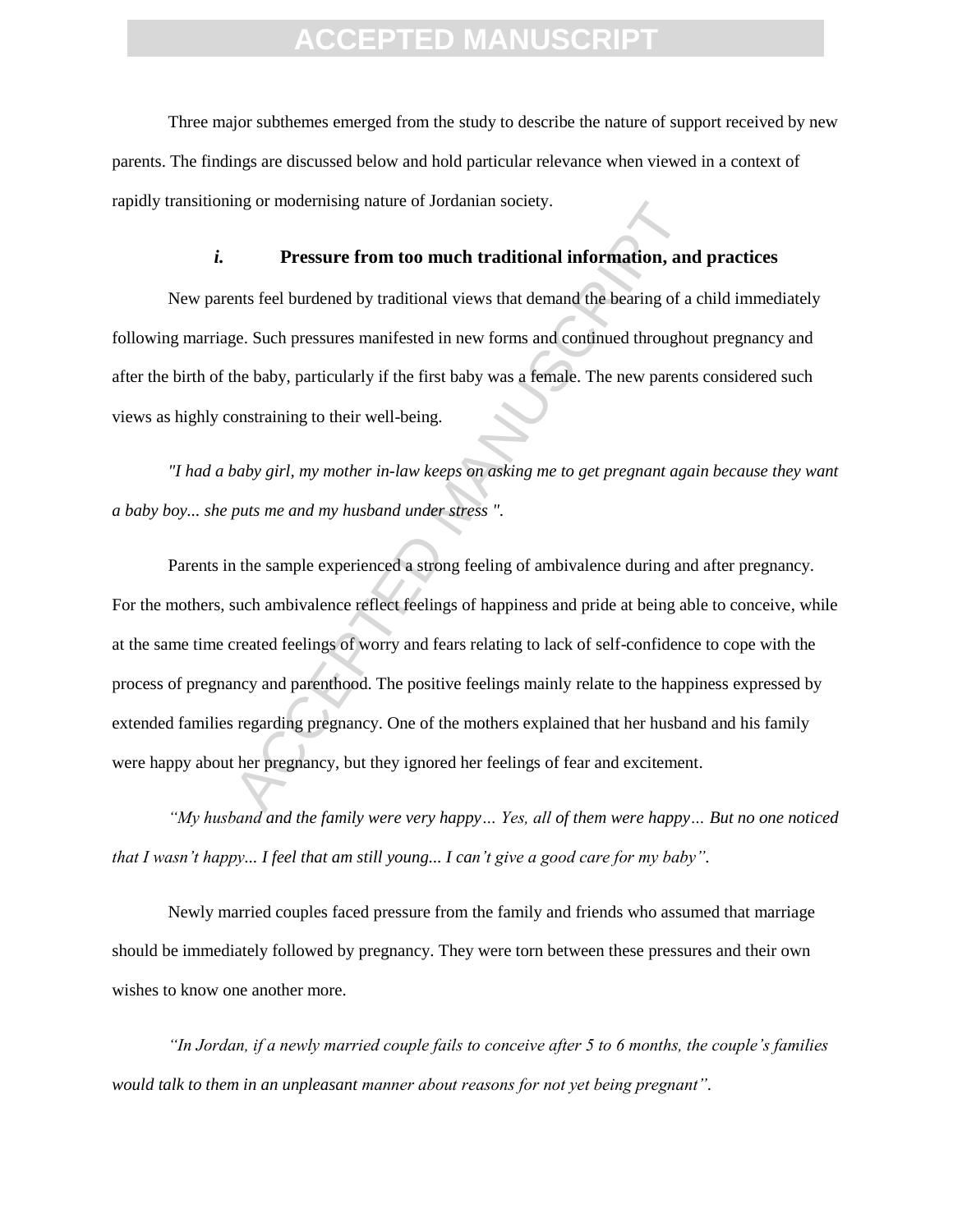### **CCEPTED MANUS**

The young parents who participated in the study complained of receiving "too much" in the way of family expectations and support for childbearing and child care. Parents claimed to have received too much information from their family, most notably from their mothers, mothers-in-law and close friends.

*"… Our mothers were the only source of information for both of us… but sometimes they provide us with so much information and guidance that we felt it's too much and against our wish".* 

The new mothers complained of being overwhelmed by the imposition of "traditional information" and practices that were handed down from one generation to another.

Trom their raminy, most notably from their mothers, mothers-in-law<br>mothers were the only source of information for both of us... but son<br>mformation and guidance that we felt it's too much and against our y<br>mothers complain The parents in the study sample are torn between the demands to observe traditional beliefs to please their extended families, and to make more realistic, practical changes as new parents. Women in the sample who received care in the form of traditional practices had to face feelings of anxiety that certain practices might put themselves or their child at health risk. The fact that professional information and support were scarce, these parents had no choice but to rely on family information and support during the early days of parenthood:

*"Family advice was the only option available for me, it was good in some situations, but in others it was not helpful. For example, my mother in-law wanted to put some salt in the water when she gives the baby his bath, and she wanted to use the eye pencil "kohol" in his eyes.... That caused a clash between me and her… eeeemmm even my mother asked me to do the same things. Similarly… because my baby was always crying, they asked me to boil some herbs and give him or to give him boiled water with sugar... I saw on the TV that some of these things are wrong practices".* 

As illustrated by the above quote, the mother above was overwhelmed by the demands to strike a proper balance to adhere to the advice and practices imposed by her mother-in-law, and her own desire to resist some of such practices having had access to modern information system. Mothers are in a more vulnerable position as not adhering to the advice of mother-in-law put her in conflict with not just the mother-in-law but also the husband.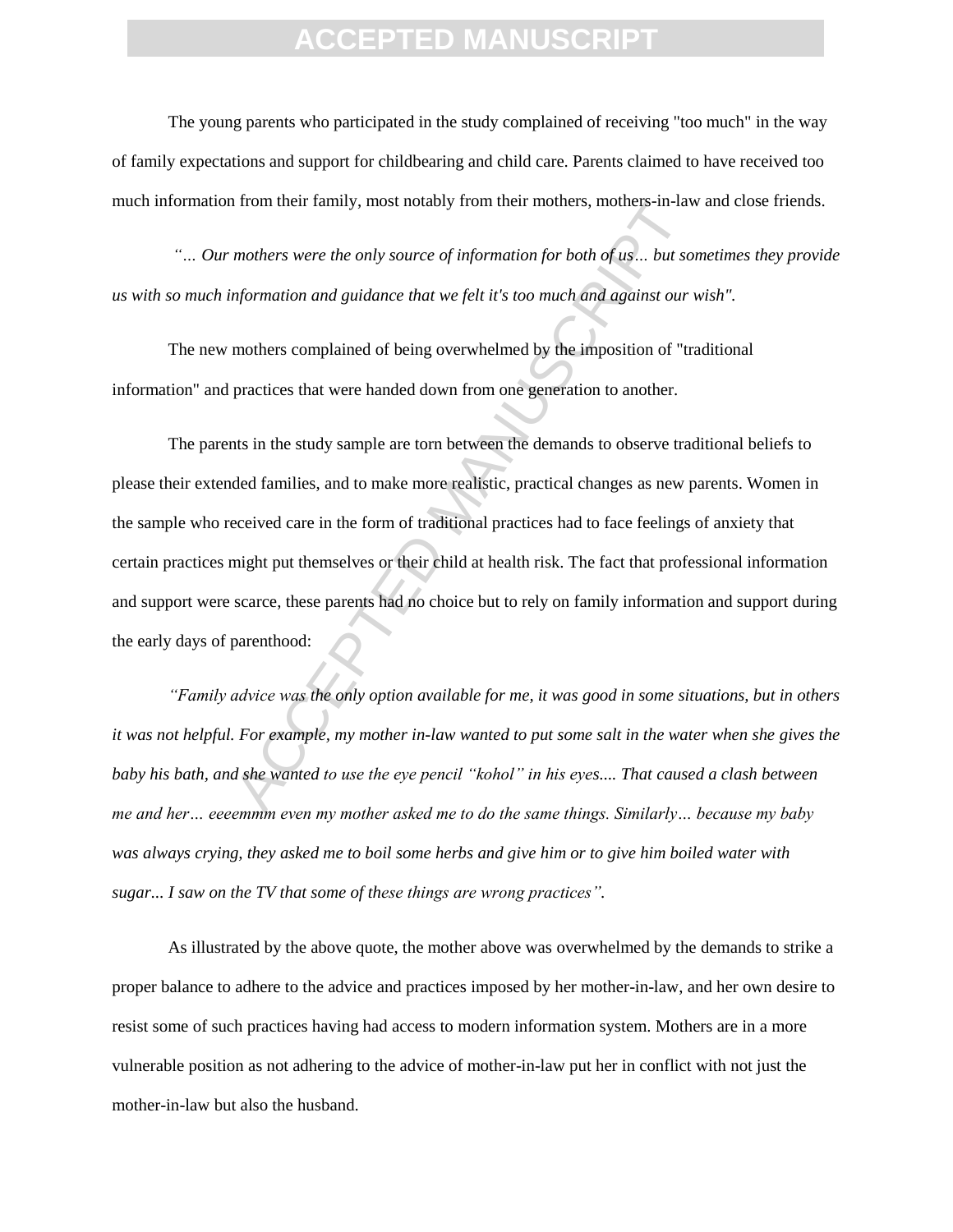# **CCEPTED MANUSC**

*"I have to listen to the advice of my mother in-law because I need to show respect for her or she will be angry with me and my husband will be very angry too".* 

Moreover, all postpartum participants described having to remain at home after giving birth for 40 days to "recuperate". The explanation provided for staying at home is a belief of "open bones" that's going out after giving birth will cause arthritis and rheumatism. The participants also described being asked to take warm water and salt baths to soothe surgical wounds (episiotomy) and to tie their abdomen with a cloth.

r, all postpartum participants described having to remain at home afterate". The explanation provided for staying at home is a belief of "ving birth will cause arthritis and rheumatism. The participants also m water and sa The mothers were encouraged to eat special kinds of food that the care providers considered important to increase the supply of breast milk and to restore body strength. They were also asked to consume hot drinks to "clean blood from the uterus". Because the new parents' own views and beliefs draw on their understanding of the modern neonatal health care practices, they felt they could not accept the traditional cultural values and practices without questioning or challenging them. However, these participants reported feeling frustrated because they had "too little professional help and information" to compare the information with. This left the new parents with no opportunity to challenge their care-givers in what they were being asked to do. The following quote exhibits frustrations faced by one of the mothers. The subsequent quote highlights the respondent's dilemma due to lack of information provided by all inclusive healthcare professionals:

*"After the birth my mother in-law asked me to wear warm clothes, to stay home not to go out, to eat and drink hot things, to sit in a big bowl with warm water and salt every day to heal the stitches. All what I have to do is to rest in bed, not to go out if it is windy or cold; I had to keep my body warm too… oohhh that was too much constraints and frustrating (high voice pitch)…".* 

*"My mother boiled cinnamon with nuts "GERFEH" for me because she said it will help to clean my uterus of blood... I am not sure if this thing is right… She wrapped my abdomen with a tight cloth in order to help to restore my body shape... how I will know if this practice is good or not... you feel you*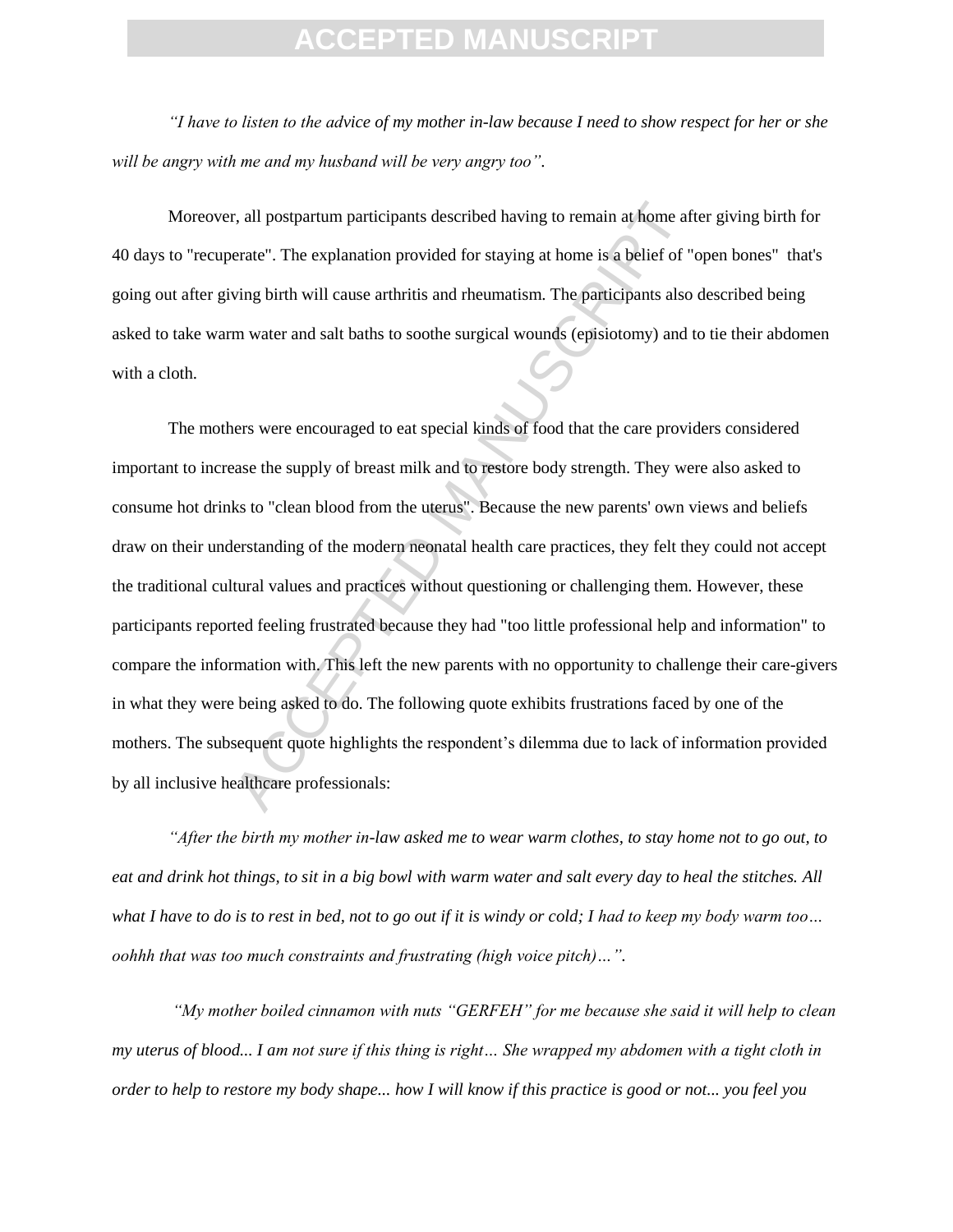### **CCEPTED MANUSC**

*need a professional reference… nurses failed to be this reference, they did not tell me what to eat or drink, they didn't mention anything about the postpartum care".* 

#### *ii.* **Too much Traditional Help**

Too much Traditional Help<br>
families were very willing on providing psychological and physical<br>
d such supports as religiously and culturally significant. Social supports<br>
as essential to produce positive outcomes for women Extended families were very willing on providing psychological and physical support to the new parents and viewed such supports as religiously and culturally significant. Social support was identified by older participants as essential to produce positive outcomes for women experiencing pregnancy and birth. These participants argued that such support served to increase the sense of well being and selfconfidence of new mothers.

In general, the significance of family support depended on when it was received. As such, the new parents generally welcomed family support during the first week after the birth of the child, particularly if mothers experienced painful surgical wounds that limited their ability to move. These parents considered such support structure essential in ensuring a smoother transition to parenthood.

*"In the first week after birth we received very good help, all the family members provide us with what we needed, and they made things go easier and smoother… after the first week my wife managed to do everything by herself… We feel fine now" (father).* 

*"My mother moved to stay with me in my home for a week. She looked after me and the baby, she prepared food for us, cleaned the house and did everything for me because the stitches were painful… without her help things would be very bad" (mother).* 

Mothers who made a quick recovery preferred limited support from the family members. They would rather depend on support from their husbands:

*"During pregnancy my mother in-law helped me in my house work; however, I didn't feel that I need help and if so, I felt I would prefer to receive help from my husband…".*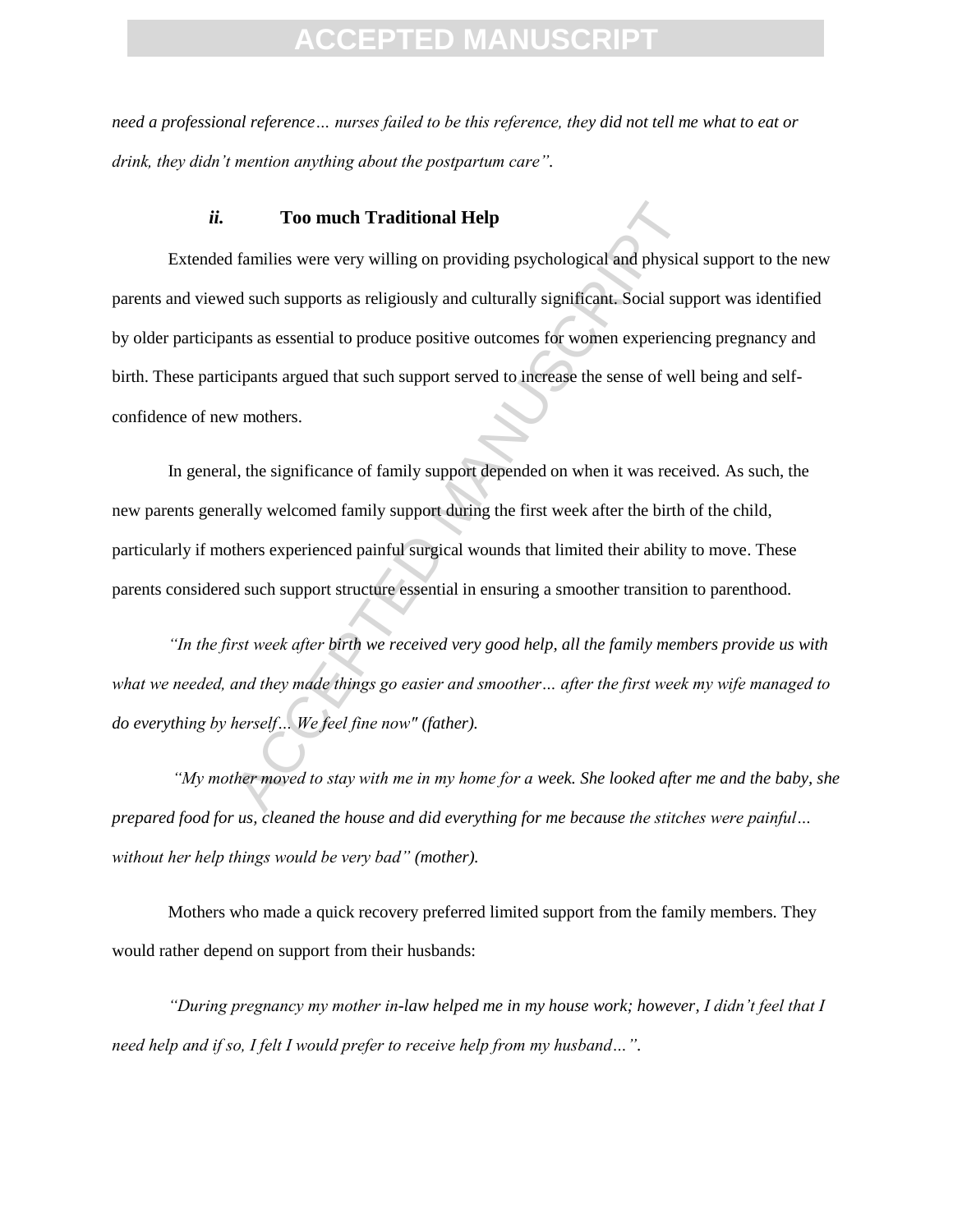The participants did value family support during the early days of parenthood. However, they sometimes found it to be intrusive and burdensome. At other times, the support and help received were considered to have fallen short of expectations. New parents expectations of social support were positive when they were away from their families as illustrated by the quote below:

*" We live away from our families, I think we needed their support and information, especially in the first few days after the baby birth, we missed the wisdom of our families during this critical period of our life".* 

However, parents who received support from their families also viewed such support to be intrusive and excessive in nature, which they labelled as "too much". Such excessive support in the form of information and traditional practices influenced the transition not just from marriage to pregnancy, but also the experience of early years of parenthood.

### *iii.* **Social Visits as an example of too much family support**

e railen short of expectations. New parents expectations of social sum<br>way from their families as illustrated by the quote below:<br>away from our families, I think we needed their support and inform<br>after the baby birth, we Some participants preferred family members to come to the hospital and celebrate the arrival of the newborn, whilst others noted that they would have preferred such visits to occur "later on". For these parents, a large number of social visitors, immediately after the birth was described as being overwhelming and tiring. The number of visits had some impact on the experience of early parenthood:

*"Having too many visitors just after delivery, with the new baby can be very stressful and extremely difficult to handle, whether in the hospital or at home. It would be best if you could control the number of visitors you have, by asking friends and family to space their visits".* 

Parents described the experience of the first day after discharge from the hospital as busy and exhausting. While the family members considered the birth of the baby to be a special event to be celebrated, the father of the newborn argued that it was essential for them to be left alone to recover and enjoy the event as a family: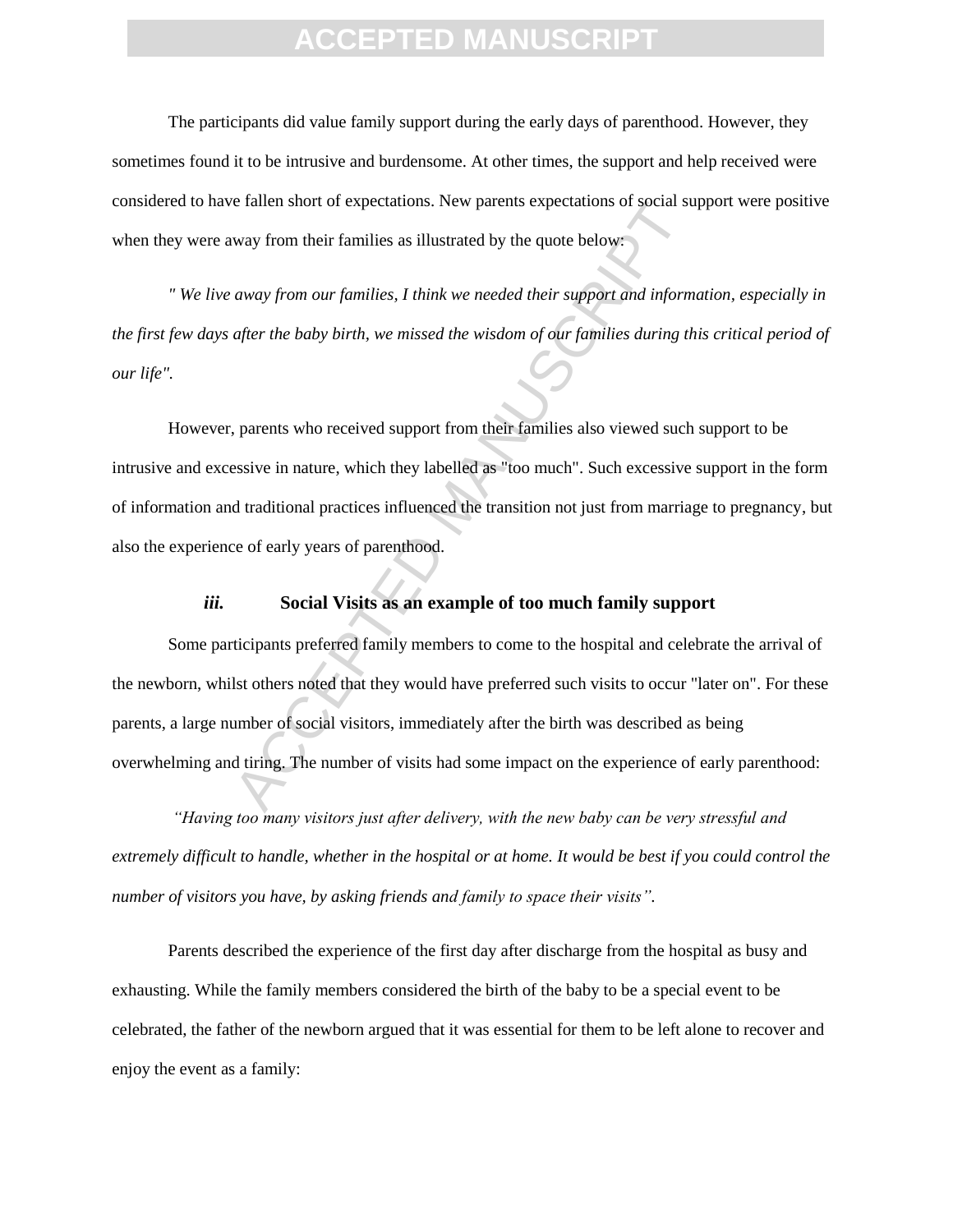*"Once my wife and the baby had arrived home all our family and friends came to visit us to celebrate the event… my wife was so exhausted and tired… It is our culture that new mothers are surrounded and assisted by other women who help and share knowledge… I wish if they left us alone for a few hours because me and my wife wanted to celebrate the new baby alone".* 

#### **DISCUSSION:**

Sististed by omer women who neip and share knowledge... I yish if it<br>sise me and my wife wanted to celebrate the new baby alone".<br>
SION:<br>
SION:<br>
SION:<br>
SION:<br>
SION:<br>
SION:<br>
ACCEPTED MANUSCRIPT SIDE THEORY OF THEORY OF THEO The transition to parenthood is an important step during which individuals may experience a state of vulnerability with numerous and interconnected dimensions (Hamelin-Brabant et al., 2015). Although the literature considers family support as an essential component to strengthening positive outcomes for women during pregnancy and afterbirth, the various forms of support therefore need to be harmonised in order to support parents. Not all the parents in this study were satisfied with the support they had received. Not all parents in the sample felt that such support met their immediate needs as new parents. The physical status of the mother, primarily during the first few days following the birth, determined the need for family support. It is during this period that the mother experienced physical exhaustion and thus expected help and support. Apart from this situation, parents found that traditional support was "too much" and that this interfered with their level of confidence, constrained their ability to make informed decisions, and disturbed their privacy. As such, Habel et al., (2015) found that societal pressure on women during the postpartum period was a cause of women's postpartum depression symptoms in Canada. Certain social characteristics define Jordanian society such as social ties among people, social values like cooperation, and respect of others, among other things. Respect of woman is an essential issue based on social and religious rules (Al-Zyoud, 2009). The main source of information and support is the family. On the one hand, migrants who are away from their families regret not having such support. On the other hand, the new parents who received such support are dubious about the wisdom of family when it comes to early parenting. They see such practices as traditional and sometimes wrong. The problem is the health care system has not stepped in as an alternative to fulfil the changing needs of the parents. Given the limited alternatives for information and resources, new parents often felt at a loss regarding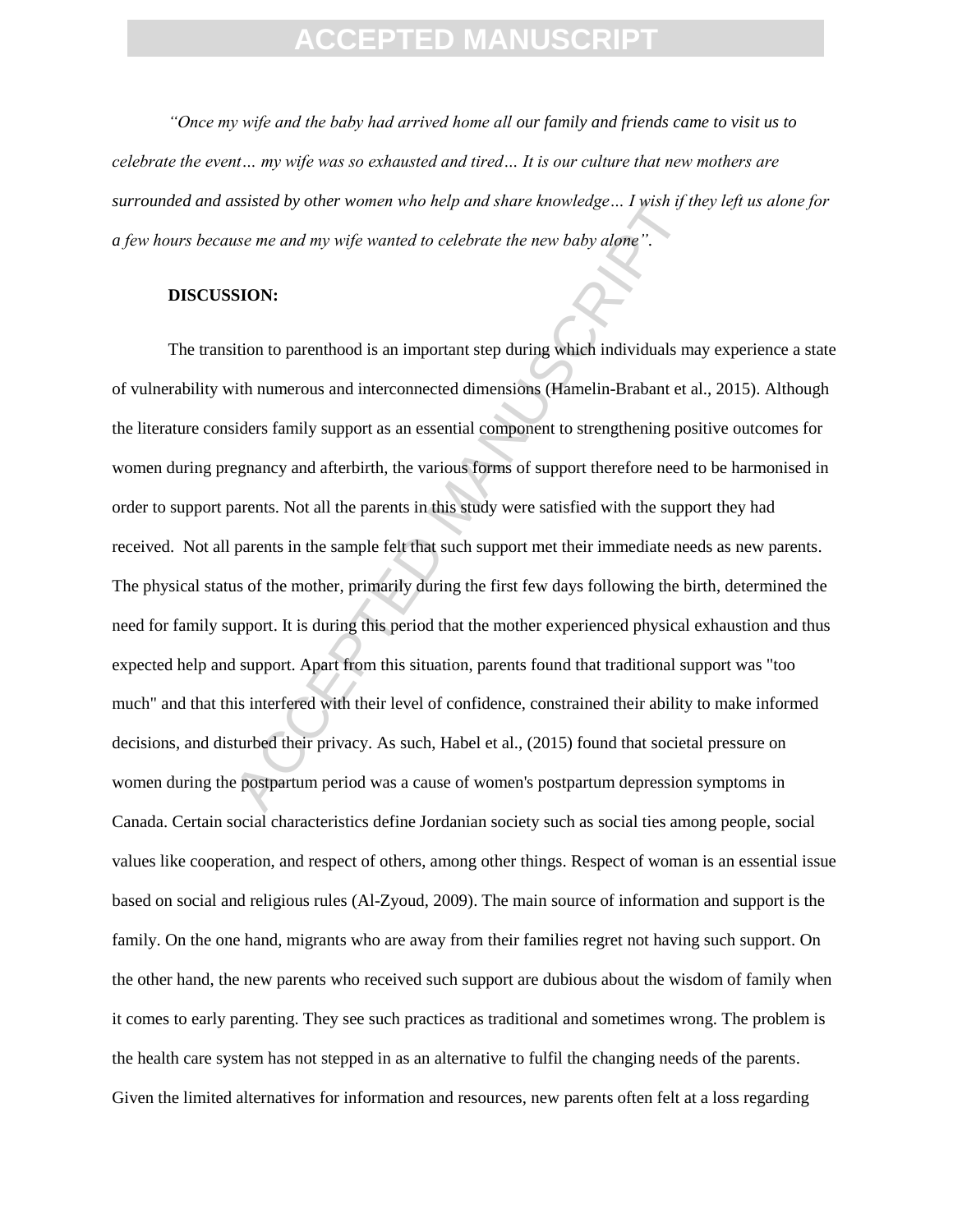what was best. This suggests that many new parents would have benefitted from a health system that provided credible information about the techniques of parenting.

hers of postpartum women in this study assume that their daughter is.<br>Subsequently, they take on the role of decision-maker in caring for<br>sequence, experience a loss of control, which is linked to lower self-<br>E Bartlett, 2 The mothers of postpartum women in this study assume that their daughter is unable to take care of the child alone. Subsequently, they take on the role of decision-maker in caring for the baby. New mothers, as a consequence, experience a loss of control, which is linked to lower self-esteem (Chen, 1994; Heh, Coombes, & Bartlett, 2004). New fathers also complained that family interference and the sheer number of visitors the couples are expected to attend to after the birth of a child subverts their role in the parenting process. These respondents felt themselves as "redundant" and useless amidst such family interference. Such interferences prevented these respondents from enjoying the experience of parenthood in privacy with their spouses. Policies regarding childbirth in Jordan currently prevent availability of the spouse to provide support during the baby birth. Recently, the National Council for Family Affairs (NCFA) (2014) agreed on only a three-days paternity leave for Jordanian male employees. Despite the fact that paternal leave could help alleviate the psycho-social burden mothers experience immediately after childbirth, Jordanian husbands are unable to fulfil this void in social support because they had to return to work to fulfil financial obligations.

An old Chinese study found that a significant conflict between a mother-in-law and her daughter in-law can offset the benefits of offering assistance and can lead to the development of a mood disorder (Chen, Tseng, Chou, & Wang, 2000; Steinberg, 1996). A Taiwanese study found that the Taiwanese women prefer to stay with their parents following birth and be looked after by their own mothers during this time (Heh et al., 2004). It can therefore be argued that family support can be useful if such support is compatible with the needs of new parents. Mothers in the study preferred to receive support from their own mothers. However, in contrast to the preferences of Taiwanese mothers, they preferred to stay with their husbands in their own houses after childbirth.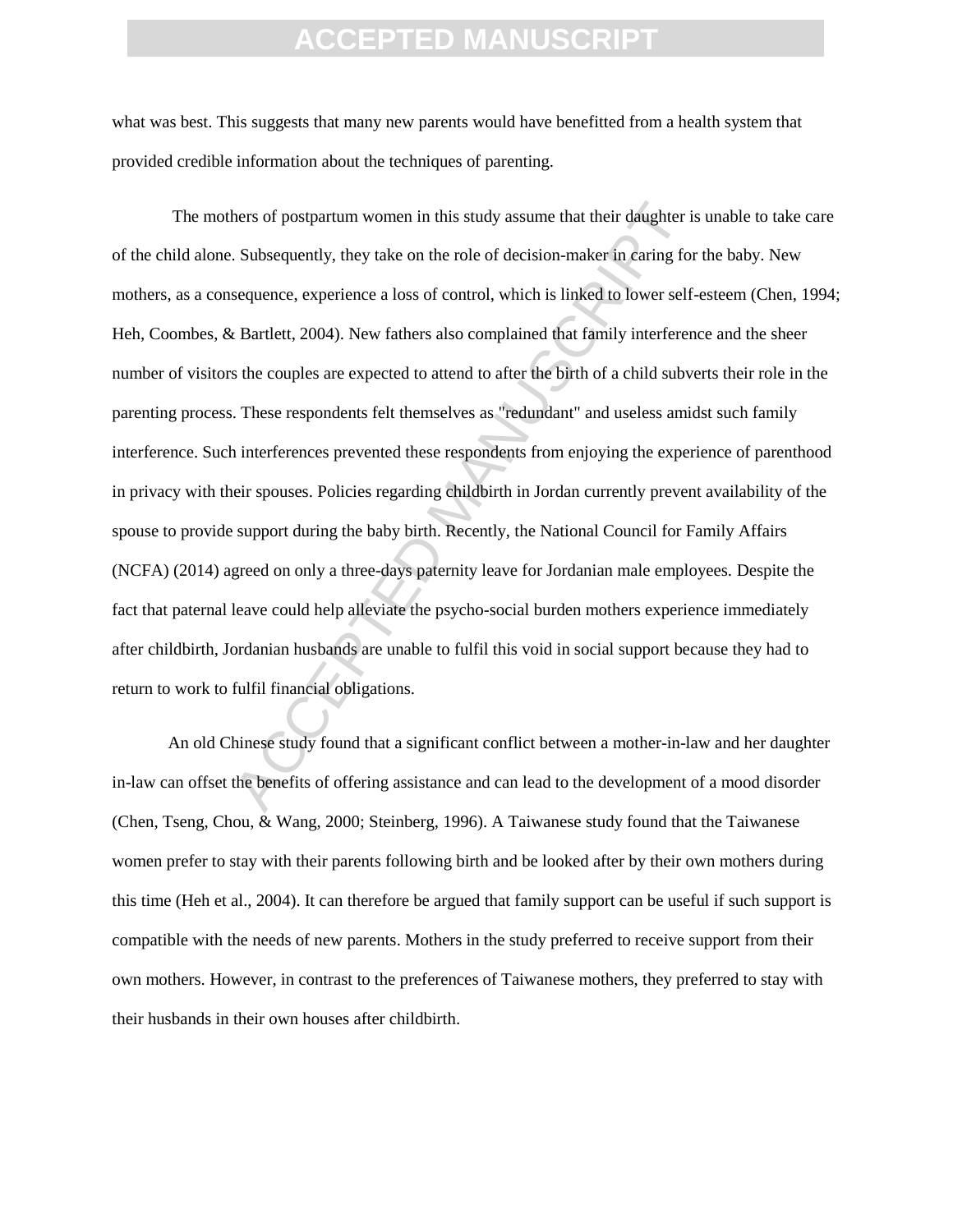From the above discussion, it is clear that support from family members is not always welcomed by new parents and the level of satisfaction of such support varies. New parents are faced with a dilemma in terms of whether to challenge cultural conditions or accept them with reluctance.

New Jordanian parents were also overwhelmed by receiving traditional information, restrictions and practices. Many of these parents had to accept guidance because of lack of credible information offered by the wider health system, forcing them to depend on their family for information on parenting.

er to challenge cultural conduons or accept them with reluciance.<br>Manian parents were also overwhelmed by receiving traditional inform<br>my of these parents had to accept guidance because of lack of credib<br>der health system, Despite the strong imposition of traditional values and practices, some of the younger women were able to challenge and resist these traditional practices to some extent. They refused in some cases to perform practices such as bathing their baby in salt water and using an eye pencil (*Kohol*). These cases highlight that some women were able to exercise their agency. Older participants, who are care providers, however, continue to adhere to and reinforce the beliefs that they once practised themselves. Mothers-inlaw in particular have considerable influence to enforce traditional values and practices. This is particularly the case since Jordanian culture, as one of the Asian cultures, teaches respect for authority that the care-providers such as mother-in-laws can exert over the young parents (Seeman, 2008). Ayaz and Efe (2008) suggest that health services should review and improve upon traditional practices and educate the public with a view to eradicating potentially harmful practices. It is the responsibility of the health care system to promote healthy practices, or dispel anything that would endanger the health of a mother or a child. The health system in Jordan is not actively looking into this issue, and therefore new parents have to rely on the older generation/family networks for information, which in the absence of other information to compare with, can lead to clashes between the two generations. Such generational clash in turn can further result in stress and anxiety to the new parents, and may even pose health risk to newborns and mothers. The health care system can address this problem by providing new parents with a range of information and resources that they can use to make informed decisions.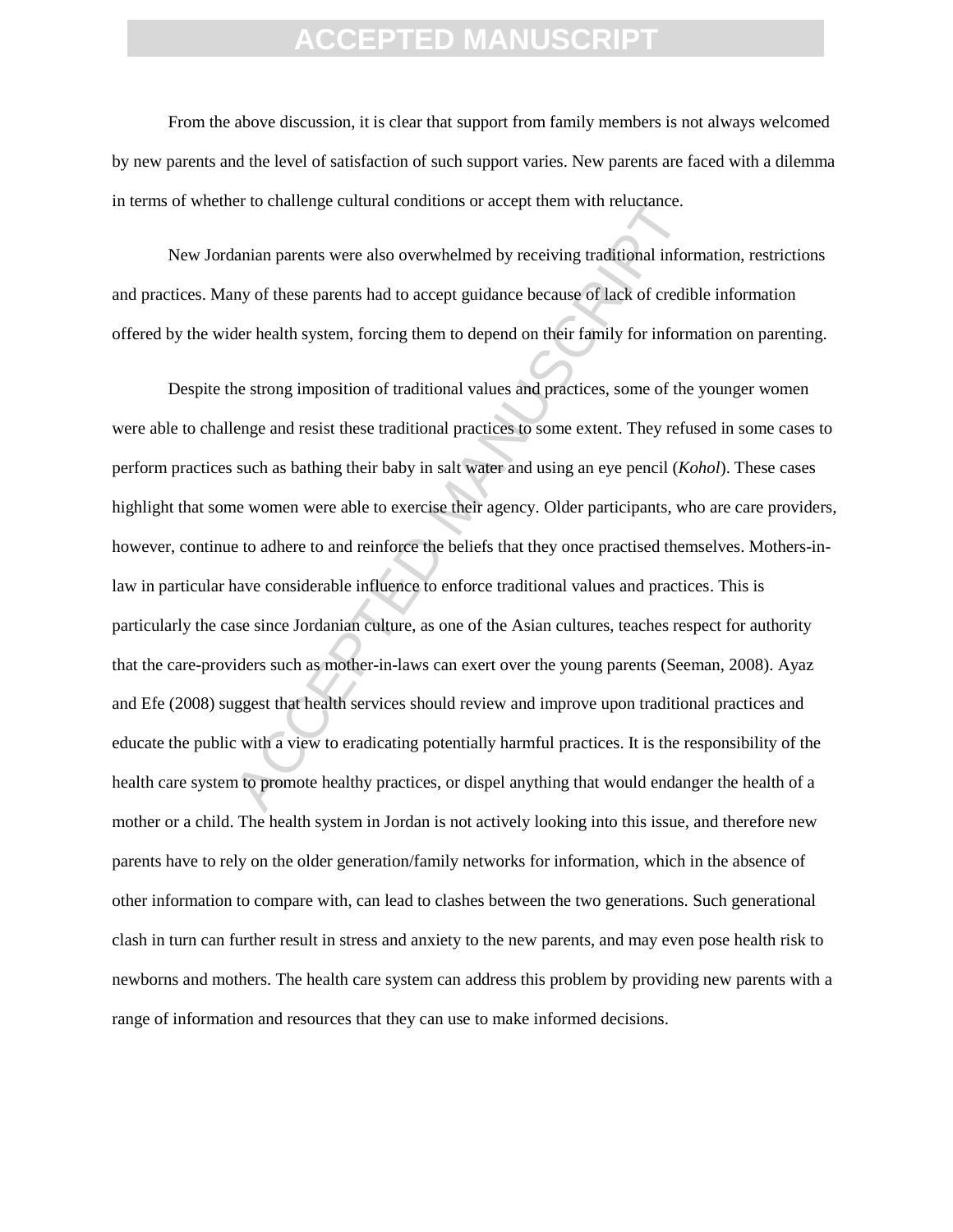#### **CONCLUSION:**

thelpful. Once they bear a child, the new parents' journey to parenth<br>the pressures to adhere to traditional norms and practices that are deep<br>. Despite abundant practical support provided by the extended famil<br>of parentho The study found that the support provided to young Jordanian parents by their families was often experienced as unhelpful. Once they bear a child, the new parents' journey to parenthood is further complicated by the pressures to adhere to traditional norms and practices that are deeply rooted in Jordanian culture. Despite abundant practical support provided by the extended family members during the initial period of parenthood, such forms of support are often unwelcome by new parents who consider such views as inconsistent and incompatible with their needs and with their worldview. The products of globalisation such as improved access to media, education and the internet have made younger people open to alternative views, discuss, and even compare their experiences with those of other young people in other countries. The older generation, on the other hand, tends to be still very loyal to their traditional cultural beliefs. This difference between the younger generation's wish for a modern experience of married life and the older generation's loyalty to their cultural customs with regards to marriage and pregnancy caused a generational clash, which in turn forced the younger people to experience stress and anxiety during transition to parenthood. The new parents get caught between contradictory demands: on the one hand, their relatively "modern" expectations of involvement and control over their own reproductive decisions and parenting experiences and on the other hand their experiences of being controlled – both by the traditional pressures from their families and by their perceptions of medical or "healing" procedures after childbirth.

A common theme that ensued from the study is that the Jordanian parents considered their parents as "traditional" and their views most often wrong. They even considered the need to move away from such views, however, in the absence of alternative mechanisms by which to fulfil their informational and practical needs immediately after the childbirth, they are left with no option but to depend on family for support. The study also suggests that the "modern" health care system in Jordan has not stepped in to fill the gap.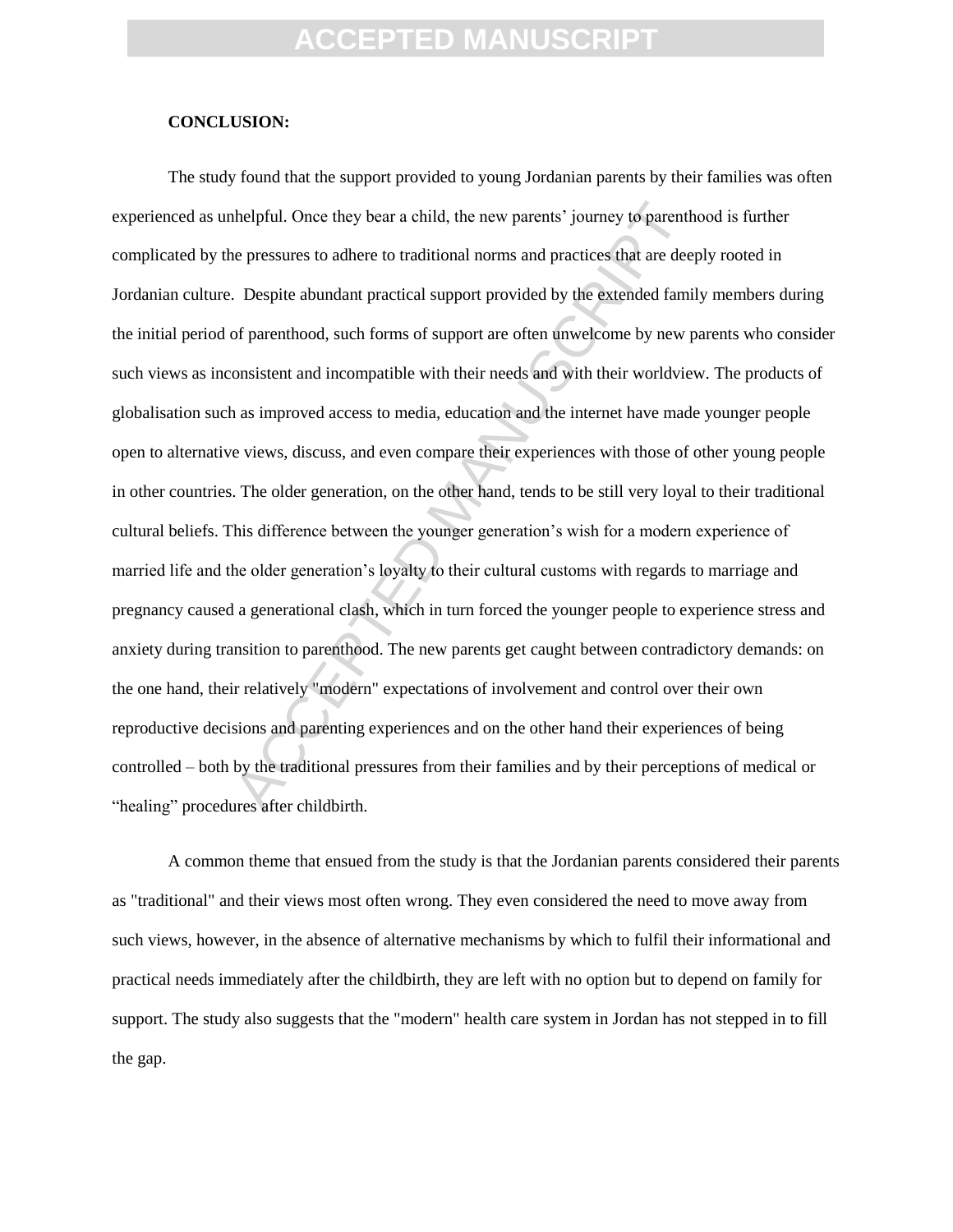### **Relevance to clinical practice:**

We argue that young Jordanian parents face the dual pressures of having to cope with the traditional values and practices imposed by the older generations regarding childbearing and health care and also limited information from the health system or service providers. This calls for improved support from the Jordanian health care system to bridge the gap between the two generations and offer services that meet the preferences and needs of the younger parents. Stakeholders need to notice that not all forms of family or social support lead to beneficial health outcomes.

### **Demographic data:**

| traditional values and practices imposed by the older generations regarding childbearing and health  |                      |                     |                                                                   |  |
|------------------------------------------------------------------------------------------------------|----------------------|---------------------|-------------------------------------------------------------------|--|
| and also limited information from the health system or service providers. This calls for improved su |                      |                     |                                                                   |  |
| from the Jordanian health care system to bridge the gap between the two generations and offer servi  |                      |                     |                                                                   |  |
| that meet the preferences and needs of the younger parents. Stakeholders need to notice that not all |                      |                     |                                                                   |  |
| of family or social support lead to beneficial health outcomes.                                      |                      |                     |                                                                   |  |
| Demographic data:<br><b>Table 1: Study Sample Characteristics</b>                                    |                      |                     |                                                                   |  |
|                                                                                                      | <b>Mothers</b>       | <b>Fathers</b>      | <b>Support providers</b>                                          |  |
| <b>Number</b>                                                                                        | 20                   | 20                  | 20(13 mother in-law,<br>5 mothers, 1 sister-in-<br>law, 1 friend) |  |
| Age                                                                                                  | 19-27 years old      | 20-39 years old     | 20-60 years old                                                   |  |
| <b>Education</b>                                                                                     | 16: school education | 6: school education | 17: school education                                              |  |
|                                                                                                      | 4: university        | 14: university      | 3: college degree                                                 |  |
|                                                                                                      | education            | education           |                                                                   |  |
| <b>Employment</b>                                                                                    | 15: house wives      | 1: dentist          | 17: house wives                                                   |  |
|                                                                                                      | 1: teacher           | 2: nurses           | 3: teachers                                                       |  |
| 1: nurse                                                                                             |                      | 1: teacher          |                                                                   |  |
|                                                                                                      | 3: students          | 4: royal army       |                                                                   |  |
|                                                                                                      |                      | 12: others          |                                                                   |  |

### **Table 1: Study Sample Characteristics**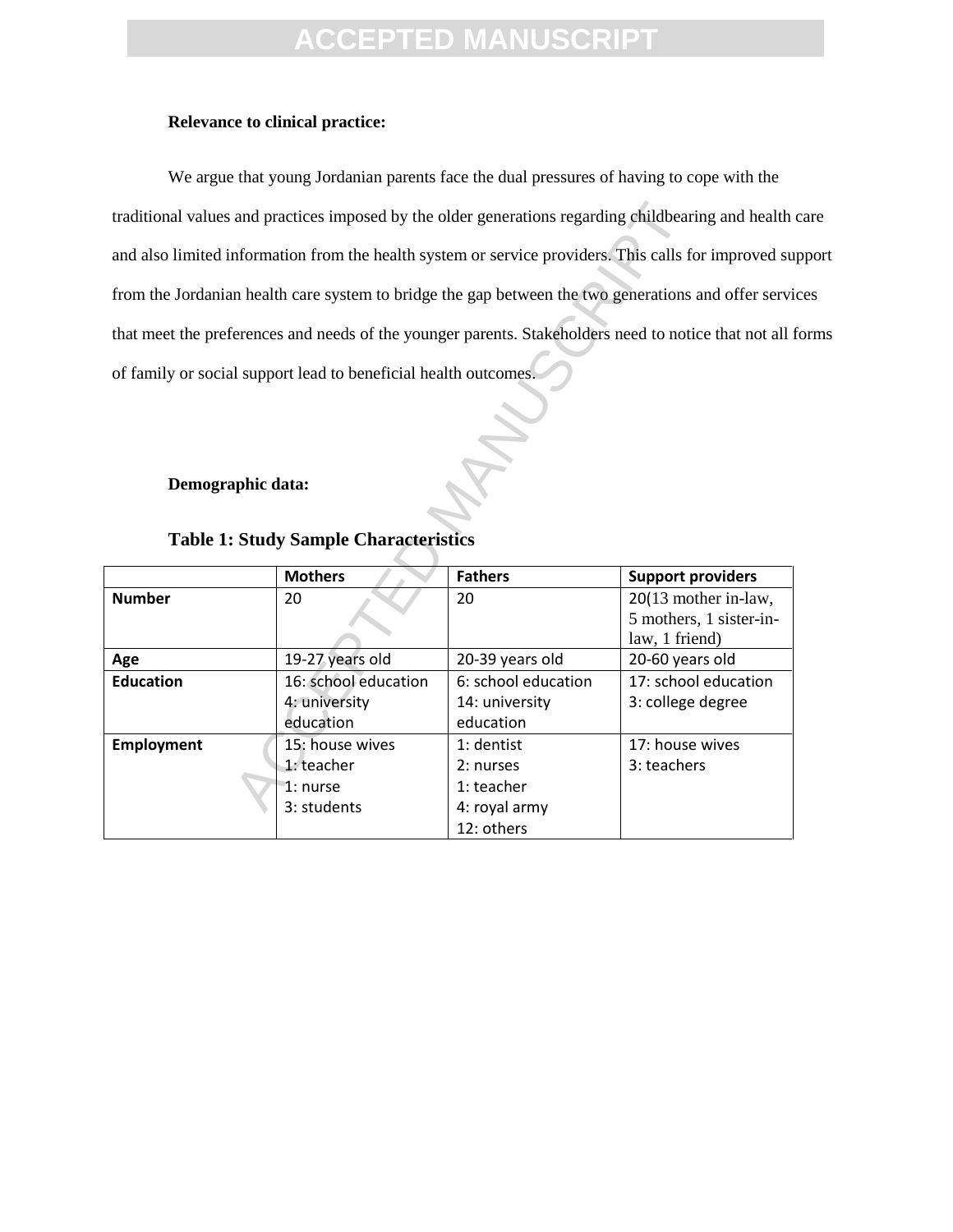### **REFERENCES:**

- Al-Zyoud, M. (2009). The Impact of Globalization on Jordan Society. *Educational Sciences 36*(1).
- Anderson, R. (2007). *Thematic Content Analysis (TCA) 1 Descriptive Presentation of Qualitative Data*.
- Berg, B. L., & Lune, H. (Eds.). (2011). *Qualitative Research Methods for the Social Sciences*  (Vol. 8): Pearson.
- Chen, C. H. (1994). An exploration of postpartum depression model using LISREL. *Gaoxiong Yi Xue Ke Xue Za Zhi, 10*(5), 229-238.
- Chen, C. H., Tseng, Y. F., Chou, F. H., & Wang, S. Y. (2000). Effects of support group intervention in postnatally distressed women. A controlled study in Taiwan. *J Psychosom Res, 49*(6), 395-399. doi: S0022-3999(00)00180-X [pii]
- 007). Thematic Content Analysis (TCA) 1 Descriptive Present<br>
une, H. (Eds.). (2011). Qualitative Research Methods for the :<br>
Pearson.<br>
94). An exploration of postpartum depression model using LIS<br>
Xue Za Zhi, 10(5), 229-2 Habel, C., Feeley, N., Hayton, B., Bell, L., & Zelkowitz, P. (2015). Causes of women's postpartum depression symptoms: Men's and women's perceptions. *Midwifery, 31*(7), 728-734. doi: S0266-6138(15)00093-5 [pii]
- 10.1016/j.midw.2015.03.007
- Hamelin-Brabant, L., de Montigny, F., Roch, G., Deshaies, M. H., Mbourou-Azizah, G., Da Silva, R. B., . . . Fournier, C. (2015). [Perinatal vulnerability and social-support during the postnatal period: a review of the literature]. *Sante Publique, 27*(1), 27-37.
- Heh, S. S., Coombes, L., & Bartlett, H. (2004). The association between depressive symptoms and social support in Taiwanese women during the month. *Int J Nurs Stud, 41*(5), 573- 579. doi: 10.1016/j.ijnurstu.2004.01.003
- Khresheh, R. (2009). Support in the first stage of labour from a female relative: the first step in improving the quality of maternity services. *Midwifery, 26*(6), e21-24. doi: S0266- 6138(08)00109-5 [pii]
- 10.1016/j.midw.2008.11.003
- Khresheh, R. (2010). How women manage nausea and vomiting during pregnancy: a Jordanian study. *Midwifery, 27*(1), 42-45. doi: S0266-6138(09)00155-7 [pii]
- 10.1016/j.midw.2009.12.002
- Khresheh, R., & Barclay, L. (2009). The lived experience of Jordanian women who received family support during labor. *MCN Am J Matern Child Nurs, 35*(1), 47-51. doi: 10.1097/01.NMC.0000366810.52208.b6
- 00005721-201001000-00010 [pii]
- Matthey, S., Morgan, M., Healey, L., Barnett, B., Kavanagh, D. J., & Howie, P. (2002). Postpartum issues for expectant mothers and fathers. *J Obstet Gynecol Neonatal Nurs, 31*(4), 428-435.
- Mbekenga, C. K., Christensson, K., Lugina, H. I., & Olsson, P. (2010). Joy, struggle and support: postpartum experiences of first-time mothers in a Tanzanian suburb. *Women Birth, 24*(1), 24-31. doi: S1871-5192(10)00045-4 [pii]
- 10.1016/j.wombi.2010.06.004
- Mbekenga, C. K., Pembe, A. B., Christensson, K., Darj, E., & Olsson, P. (2011). Informal support to first-parents after childbirth: a qualitative study in low-income suburbs of Dar es Salaam, Tanzania. *BMC Pregnancy Childbirth, 11*, 98. doi: 1471-2393-11-98 [pii] 10.1186/1471-2393-11-98